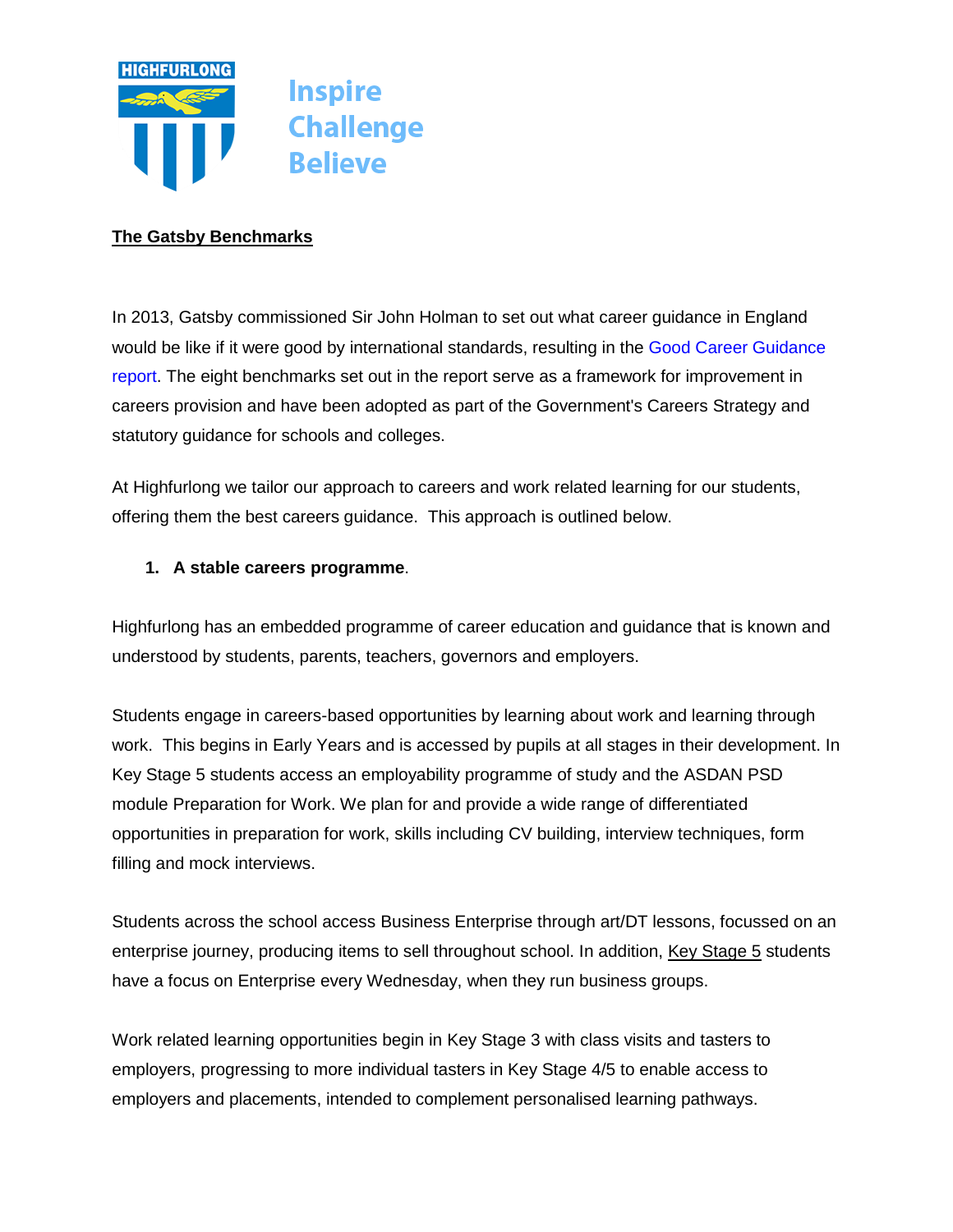

Independence and life skills are a focus within Key Stage 4 and 5, residential visits are offered and external accreditation is completed to support and extend such activities. Internships may also be accessed through local college provision and Project [Search.](https://www.preparingforadulthood.org.uk/downloads/supported-internships/project-search-a-model-for-supported-internships.htm) Visits are arranged to local specialist colleges, post 19 providers and universities to raise awareness in order for students to make informed choices for their future.

# **2. Learning from career and labour market information.**

Every student and their parents/carers, are able to access personalised good quality information about future study options and labour market opportunities. The learner and their family have access to support of an informed adviser in order to make best use of available information.

## **3. Addressing the needs of each pupil.**

Students have different career guidance needs at different stages. Opportunities for advice and support are tailored to the needs of each student. Highfurlong's careers programme embeds equality and diversity considerations throughout.

Information included in each individual students One Page Profiles include "Important For Me and Important To Me"

Annual Review target setting and the monitoring and assessment of learning is constant, with discussions of future careers options and further education learning shared with parents from Key Stage 3–5.

One to one support for young people and their families is provided through the staff team and as well as from our Family Support Worker. Students from Key Stage 3 onwards create personalised Pathways each September where the learners consider their next stage in education and life.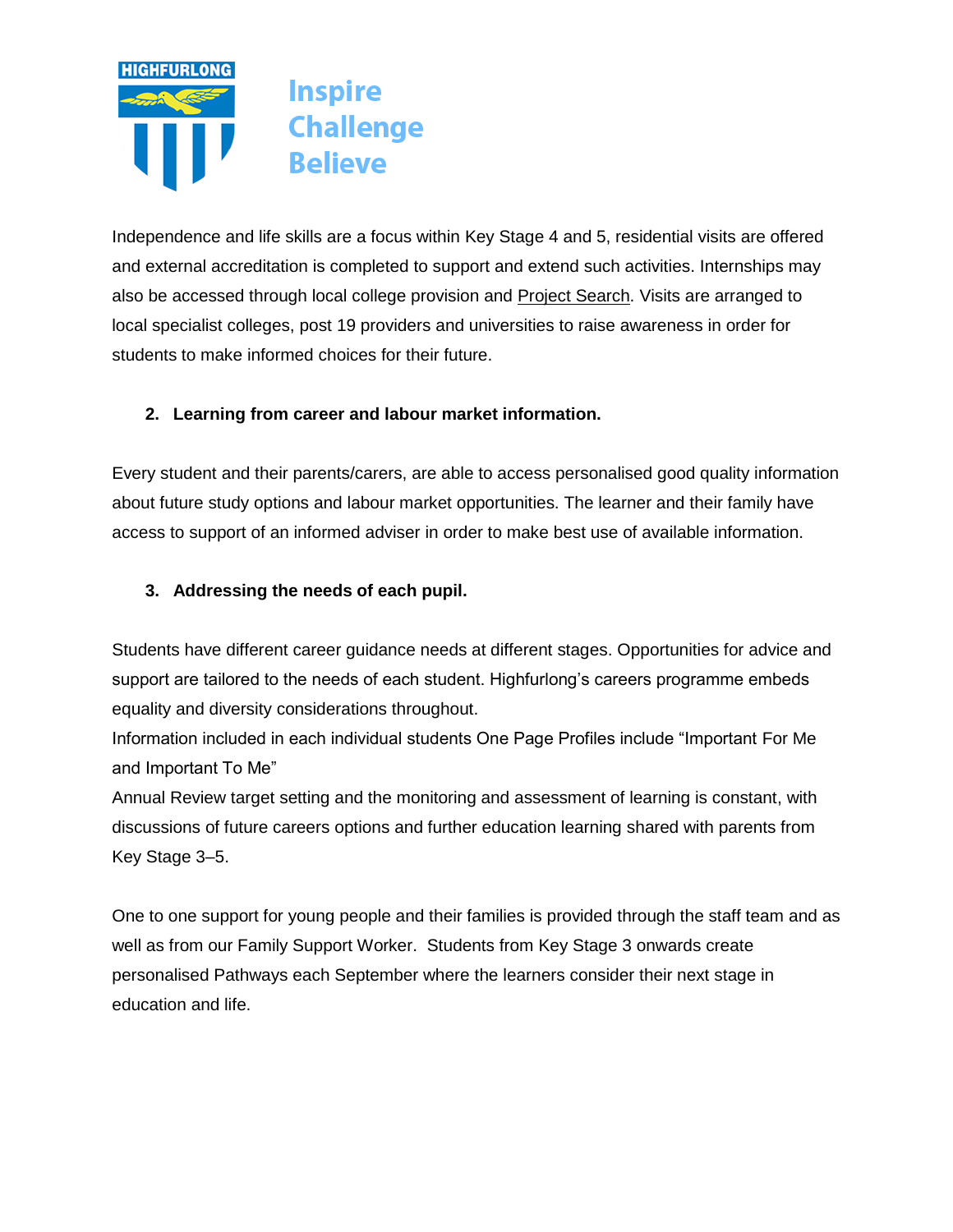

**4. Linking curriculum learning to careers.**

External Accreditation Qualifications and Awards:

From Early Years up to Key Stage 5 pupils learn about jobs and the people who help them. With the younger learners this is delivered in a topic-based format and through play. We have a range of job related dressing up clothes and props in each of the classrooms to support awareness.

Highfurlong School has high aspirations and expectations for all our learners and within Key Stage 4 and 5 all students access external accreditation. Highfurlong's offer changes in order to meet the personalised learning pathways of our students and may include; Entry Level qualifications; Personal Development opportunities ASDAN – Short courses ASDAN Awards and Certificates PSD at E1, E2 and E3 and L1 ASDAN Transition Challenge Towards Independence modules Functional skills English, Maths and ICT Personalised Pathway opportunities Work Related Learning opportunities, Information Advice and Guidance Business Enterprise journey

### **5. Encounters with employers and employees.**

Every student has multiple opportunities to learn from employers about work, employment and the skills that are valued in the workplace. This is achieved through a range of enrichment activities including visiting speakers, workplace visits (group) work experience placements (individual), mentoring and enterprise programmes of study. We have a network of local businesses and establishments which enable us to offer our students a varied experience of the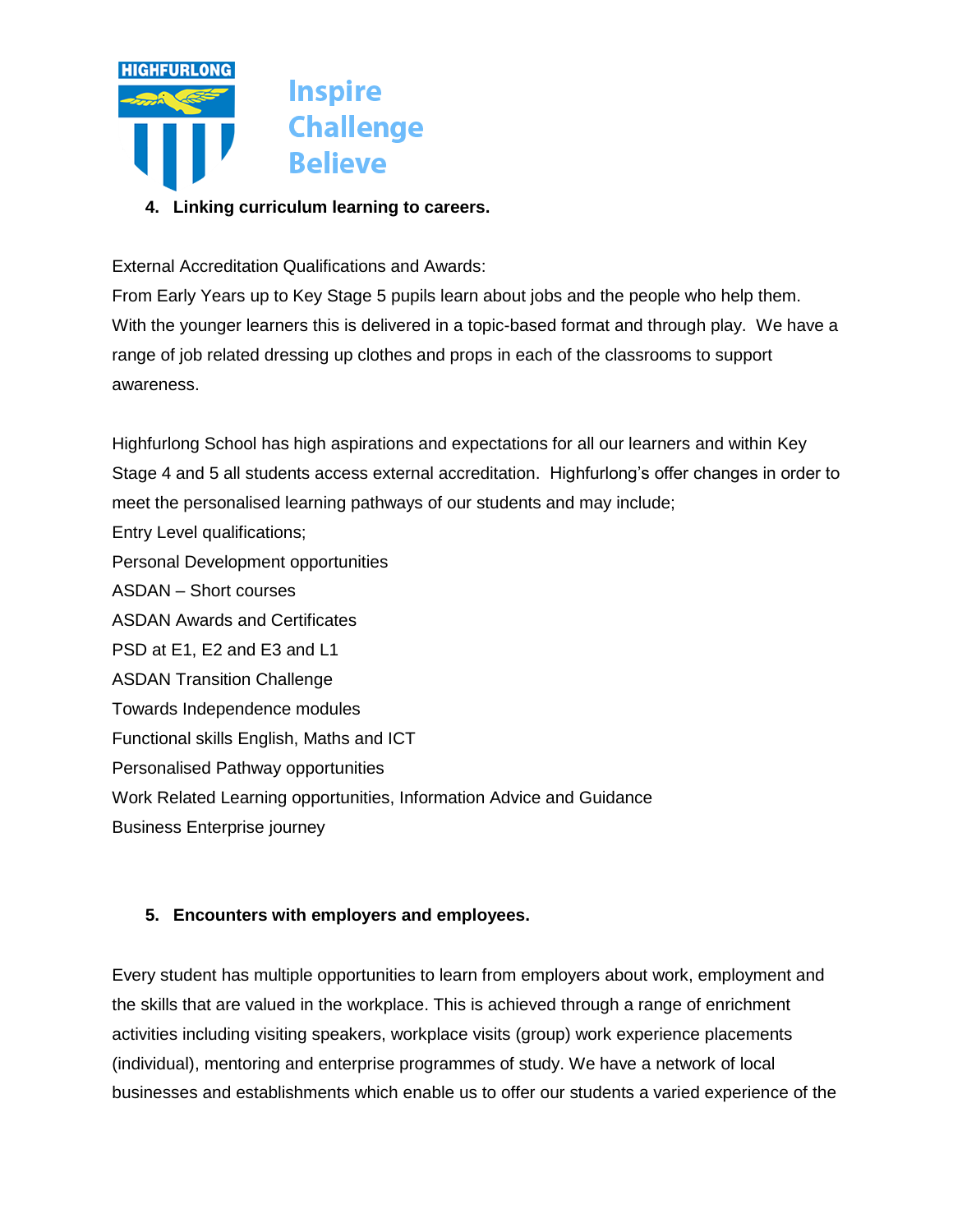

job market across a range of sectors. As a school we are very keen to engage with employers and welcome visits into school to encourage partnership work. We are always delighted to work with local employers, and would ask any employer who may consider offering opportunities to our learners to contact us via [admin@highfurlong.blackpool.sch.uk.](mailto:admin@highfurlong.blackpool.sch.uk)

## **6. Experiences of workplaces.**

Every student has first-hand experiences of the workplace through work visits, work shadowing and work experience to help their exploration of career opportunities. We provide a comprehensive offer to all our students to enable access to work experience placements. All key stage 5 students have one individual placement each year during Y12, Y13 and Y14. In addition, students from KS3 onwards access one workplace visit per term with their own class group to raise awareness of work locally

# **7. Encounters with further and higher education.**

All students have access to raising awareness of the full range of learning opportunities that are available to them. This includes both the more academic and the vocational routes on offer in schools, colleges, universities and in the workplace.

College link courses are in place to enable a taster of college life.

Visits are organised to; Myerscough College Blackpool and the Fylde Gateway and Bispham Campus Project Search Beaumont in Blackpool Lancaster University workshops

### **8. Personal guidance**

Every student has opportunities for guidance interviews with a number of personnel including the class teachers, the school Family Support Worker and the trained Careers Leader based in